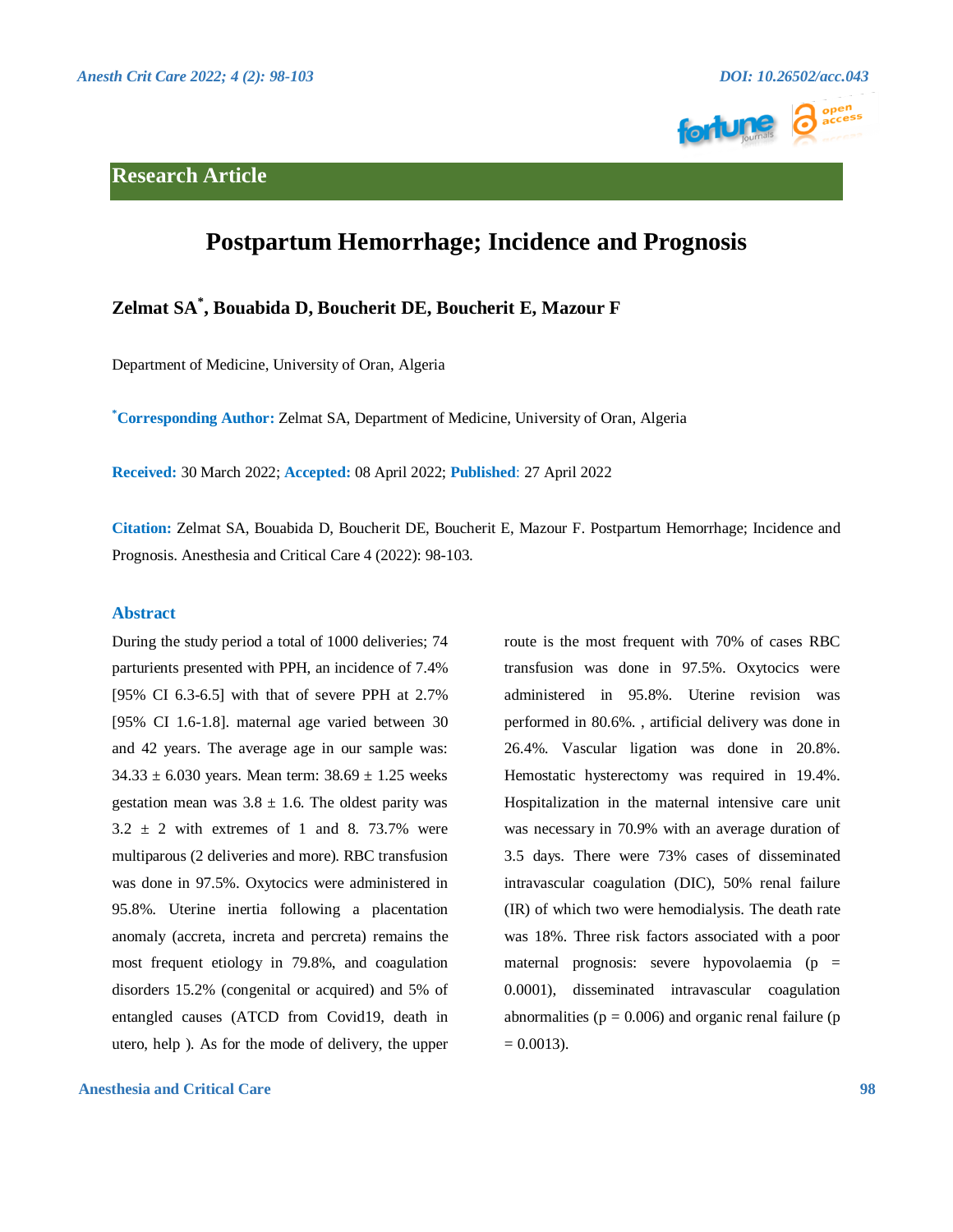### *Anesth Crit Care 2022; 4 (2): 98-103 DOI: 10.26502/acc.043*

**Keywords:** Bleeding; Hypovolaemia; Pathology of coagulation Hysterectomy-Death

#### **1. Introduction**

Postpartum hemorrhage (PPH) remains the leading cause of direct obstetric maternal mortality in Algeria, unlike most other developed countries [1]. It is also the first cause of severe morbidity [2]. Moreover, it appears that, all over the world, this maternal complication is the one for which the management is the most insufficient and for which much progress can and must be made [2]. Indeed, 60 to 90% of maternal deaths due to PPH are potentially avoidable [3]. The key point of this management is a well-functioning multidisciplinary approach within each maternity hospital, based on national and international recommendations as well as on a good knowledge of the physiopathology, etiologies and available treatments. Its incidence is particularly frequent in type III centers and leads to significant maternal morbidity and mortality and the implementation of second-line treatments. PPH is defined as a blood loss greater than 1000mL, or a peripartum hemoglobin loss greater than 2g/dL. PPH is said to be severe if blood loss is greater than 1000 ml. It is defined by the presence of at least one of the following criteria: hemoglobin loss greater than or equal to 4g/dL, embolization, conservative surgery, hysterectomy, transfusion, transfer to intensive care, or death. PPH is an obstetrical emergency, which is life-threatening for the mother. The incidence of severe PPH is around 2%. Uterine atony is the main cause of PPH. Genital tract wounds are responsible for approximately 1 in 5 cases of PPH. This hemorrhage represents the first cause of maternal

### **Anesthesia and Critical Care 99**

mortality and is responsible for 25% of preventable maternal deaths.

#### **Objective**

This work is to determine the incidence of severe PPH in the university hospital of Oran.

#### **2. Patients and Methods**

It is a descriptive, prospective study. Mono centric, which took place at the EHUD'Oran over a period from 15/03/2020 to 15/03/2021. All patients with severe PPH were included. Maternal characteristics: age, gesity, parity, medical and obstetrical history, existence of uterine atony or coagulopathy, mode of delivery, management modalities, transfers to the intensive care unit, as well as maternal complications were collected on survey forms prepared for the study. The data were analyzed using SPSS 20 software.

#### **3. Results**

During the study period a total of 1000 deliveries 74 parturient presented with PPH, an incidence of 7.4% [95% CI 6.3-6.5] with that of severe PPH was 2.7% [95% CI 1.6-1.8]. Maternal age ranged from 30 to 42 years. The average age in our sample was: 34.33±6.03 years. The mean term was 38.69±1.25 years, the mean gestation was 3.8±1.6 years, the mean parity was 3.2±2 with extremes of 1 and 8. 73.7% were multiparous (2 or more deliveries). Uterine inertia due to placental anomaly (accreta, increta and percreta) was the most frequent etiology in 79.8%, and coagulation disorders in 15.2% (congenital or acquired) and 5% of interrelated causes (history of Covid19, death in utero, help.)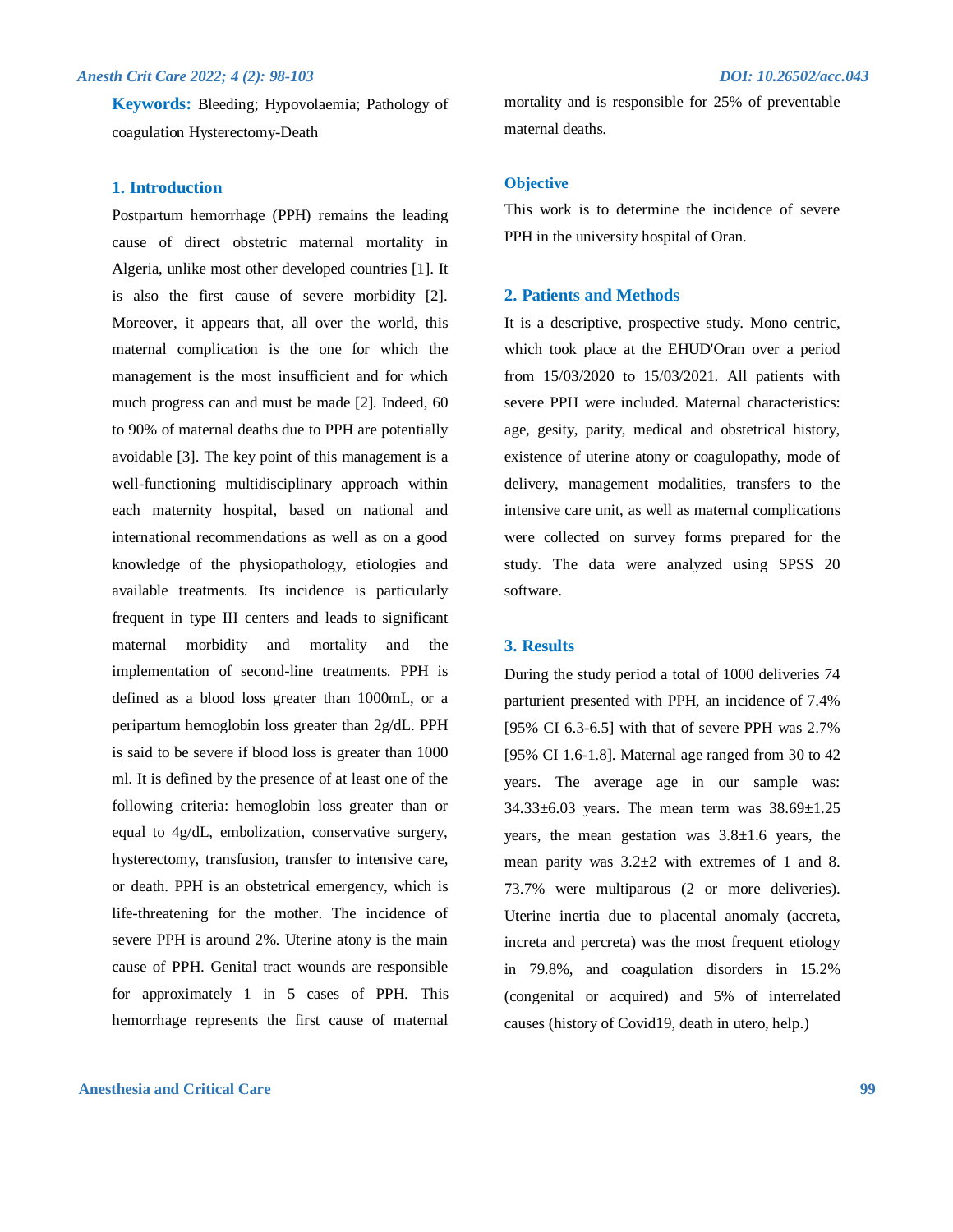

**Figure 1:** Distribution of patients by etiology of the HPP



**Figure 2:** Distribution of parturients according to delivery route VB low way VA high way

Red blood cells were transfused in 97.5% of patients. Oxytocics were administered in 95.8%. Uterine revision was performed in 80.6%. Artificial delivery was performed in 26.4%. Vascular ligation was performed in 20.8%. Hemostasis hysterectomy was

necessary in 19.4%. (Figure 3) Hospitalization in the maternal intensive care unit was necessary in 70.9% of cases, with an average duration of 3.5 days (Table 1).

| <b>Hospitalization Kindergarten</b>  | In Reanimation | In unit of groseese a hut risk |
|--------------------------------------|----------------|--------------------------------|
| Number percentage                    | 125(22,7%)     | 426(77,3%)                     |
|                                      | $22(6,5\%)$    | 316(93,5%)                     |
| Average length of hospital stay days | 3.5            |                                |

**Table 1:** Frequency of patients hospitalized in intensive care and length of hospitalization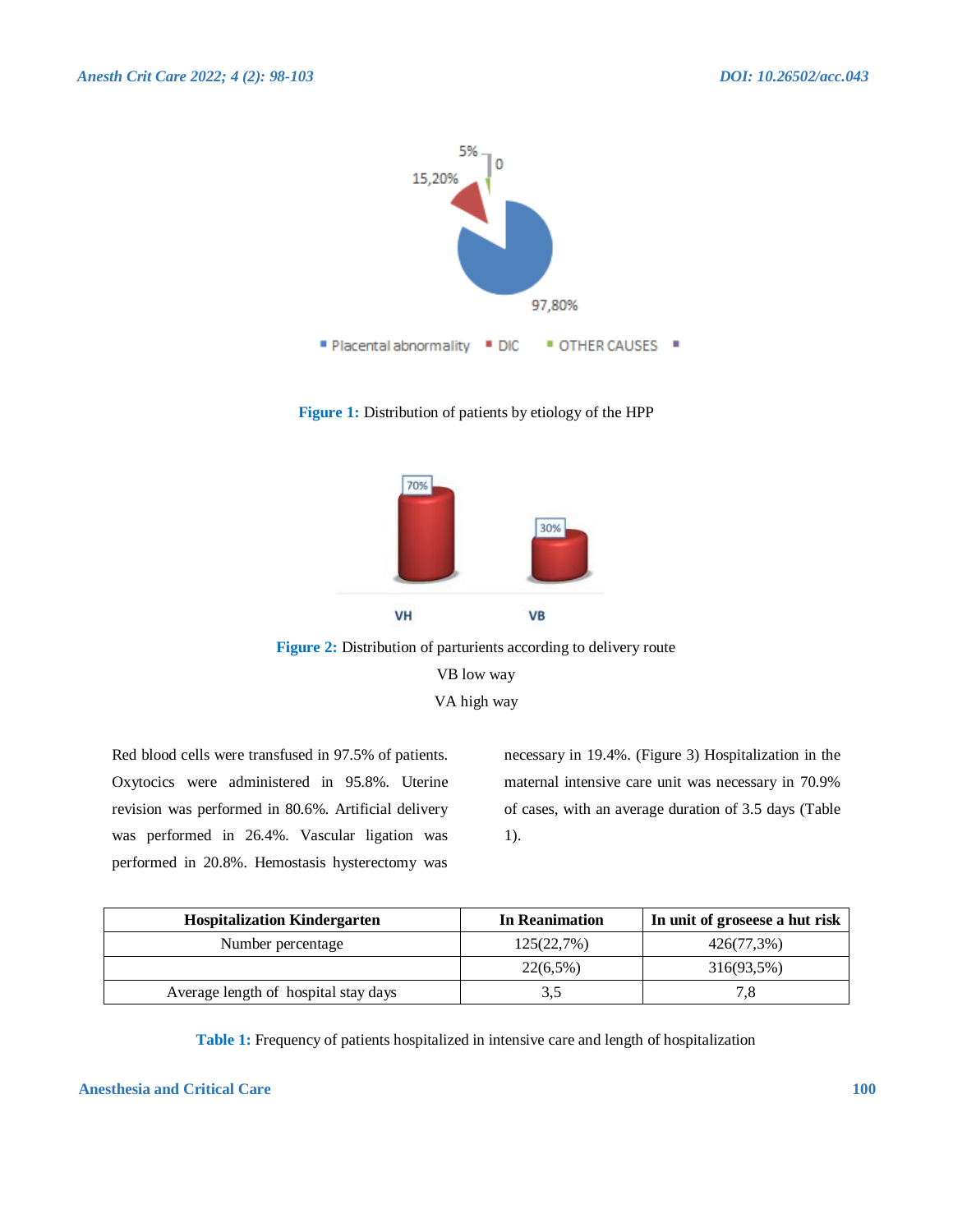



globulaire

**Figure 3:** Distribution of parturients according to treatment

Disseminated intravascular coagulation (DIC) was reported in 73% of cases, renal failure (RF) in 50% of cases, two of which required hemodialysis. The death rate was 18% (Figure 4). Three risk factors associated

with poor maternal prognosis: severe hypovolemia (p = 0.0001), disseminated intravascular coagulation abnormalities ( $p = 0.006$ ) and organic renal failure ( $p = 0.006$ )  $= 0.0013$ ).

culot globulaire



**Figure 4:** Distribution of partruients according to severe complications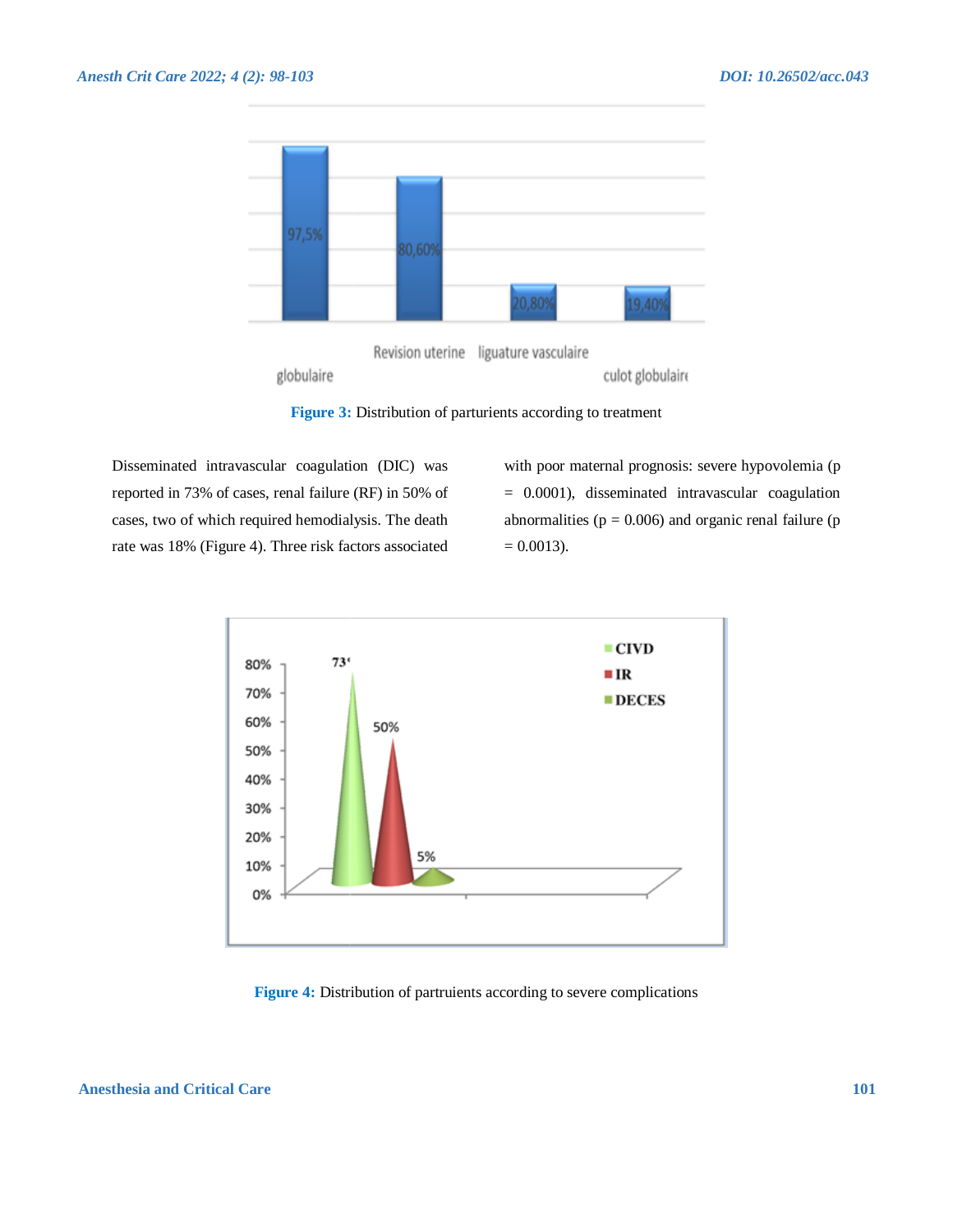#### *Anesth Crit Care 2022; 4 (2): 98-103 DOI: 10.26502/acc.043*

#### **4. Discussion**

During the study period the incidence of PPH was 7.4% [95% CI 6.3-6.5] and that of severe PPH was 2.7% [95% CI 1.6-1.8].Our results are consistent with the literature[4,5]. Dupont C in 2014 and in 2009,in France finds an incidence of PPHthat varies from 1.5 to 22% depending on the maternity hospital[5]. This suggests an implication of the adequacy of postpartum surveillance at our level. In our study, regarding the incidence of PPH is much more frequent after caesarean section than in vaginal delivery our results are similar to those found in literature [6]. The incidence of placental anomalies has been steadily increasing over the last twenty years and reached 1/533 in 2002 [7,8]. The implication of placental anomalies in the occurrence of severe, even cataclysmic, PPH justifies a collegial reflection on its management. Indeed, according to studies, patients with an adherent placenta (accreta, increta and percreta) have an increased risk of haemostasis hysterectomy by 43. (OR= 43, 95% CI: 19- 98) [53,8]. This result confirms that obtained prospectively in 117 parturients [14,9]. Other etiologies are represented by uterine inversion (rare <1/1000 and iatrogenic) and coagulation disorders (congenital or acquired) which can be both cause and consequence of PPH, this coagulation disorder is consistent with our study. Mortality rates in developed countries are around 1/100,000 for the United Kingdom, 8.9/100,000 for the United States and can reach 1% in our series. The death rate is similar to that of developing countries [1, 9-12] [10- 13]. Delivery hemorrhage is an obstetrical emergency that constitutes the first cause of maternal mortality. Uterine atony remains the main etiology; it often

seems avoidable because most patients at risk can be identified before or during labor. In this respect, obstetrical management of delivery is essential; it allows for the necessary prevention and treatment measures to be taken. Once the hemorrhage has set in, any delay or hesitation in the multidisciplinary management is detrimental because it favors the appearance of coagulation disorders and the installation of a vicious circle.

#### **5. Conclusion**

PPH is a complex situation because it represents an obstetrical emergency that can jeopardize the maternal vital prognosis. In this respect, preventive measures, early multidisciplinary management by codified protocols well adapted to each health structure are the only guarantee of a good prognosis. The objective here is to update the content, focusing mainly on the place of pro-hemostatic treatments and on the management of placenta accreta.

#### **Declaration of interest**

The authors declare that they have no ties of interest.

#### **References**

 $1<sub>1</sub>$  $3<sup>rd</sup>$  report of the National Expert Committee on Maternal Mortality (CNEMM) Inserm Unit 953, (period 2001-2006). InVs, Institut de Veille Sanitaire (2010).

2. Bouvier-Colle MH, Ould El Joud D, Varnoux N, et al. Evaluation of the quality of care for severe obstetrical haemorrhage in three French regions. BJOG 108 (2001): 898-903.